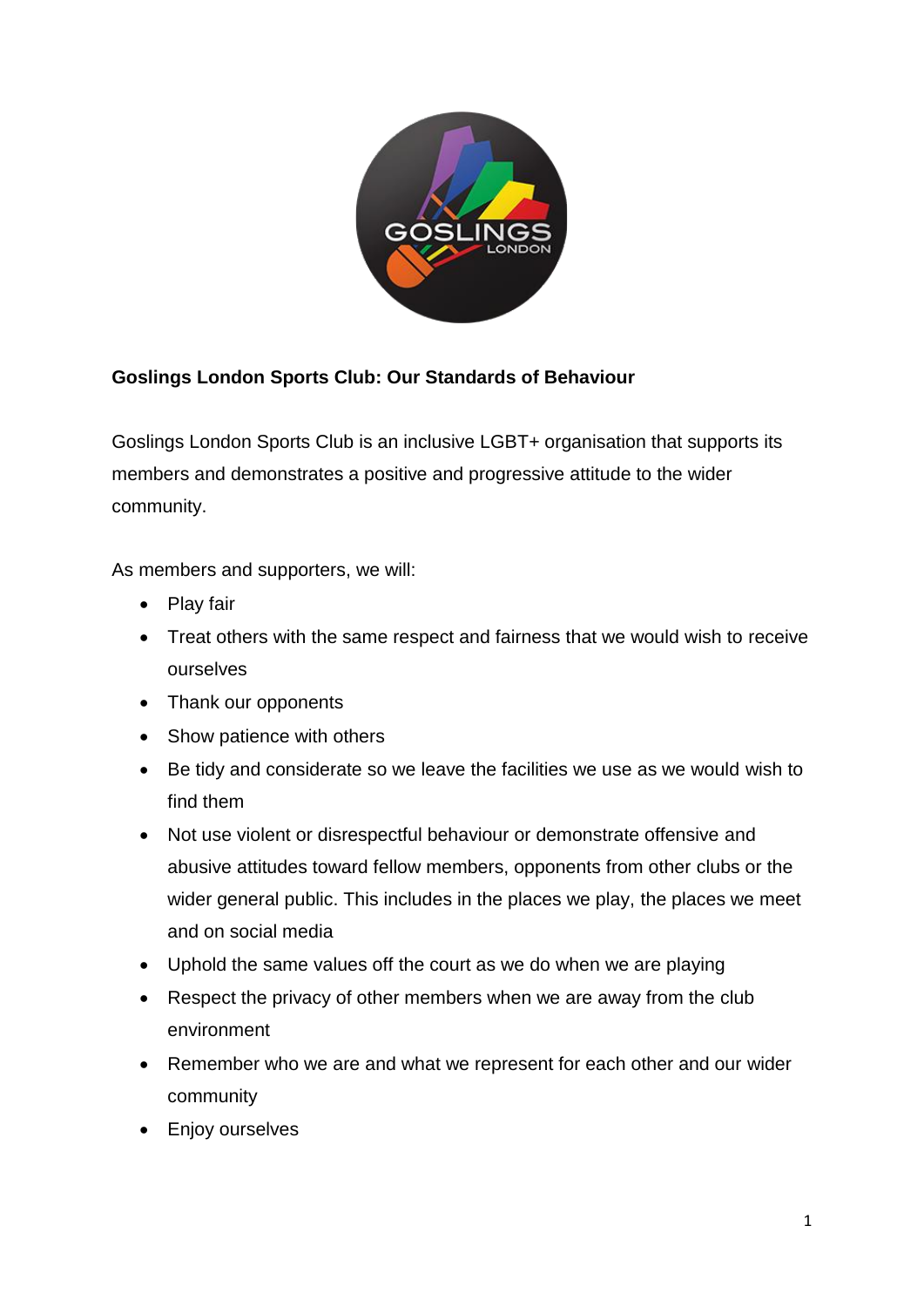If at any point you feel a member or supporter does not uphold any aspect of these Standards of Behaviour, then you can raise a Complaint in accordance with our Complaints Policy (please see below).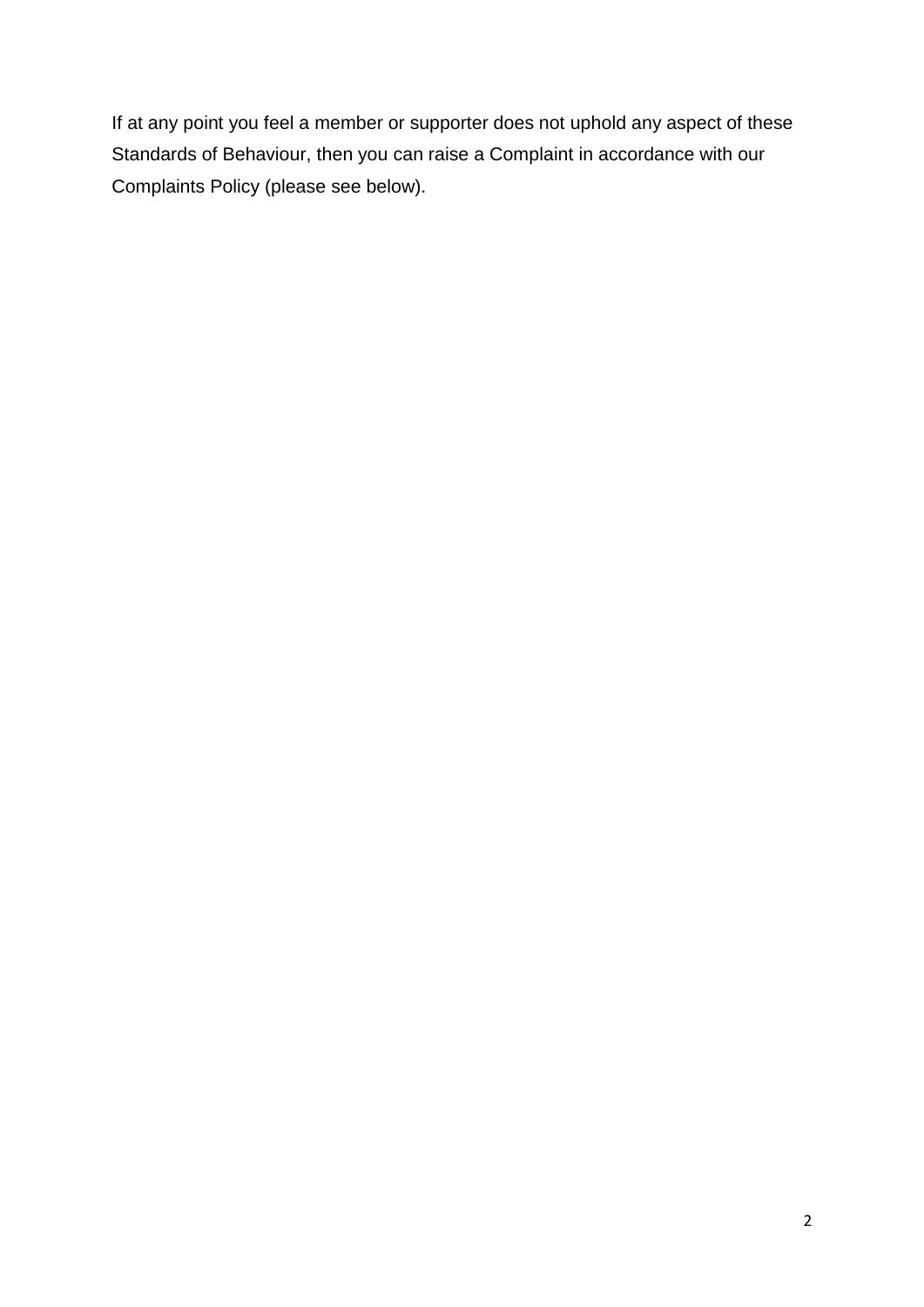

## **Goslings London Sports Club: Our Complaints Policy**

Goslings London Sports Club is committed to providing an enjoyable and safe space for its members and conducting itself in an open and accountable way that builds trust and respect with all our members and stakeholders.

We are committed to continuous improvement and one way to achieve this is to listen to and respond to the views of our members and stakeholders, and in particular by responding positively to Complaints.

Our goal is to ensure that:

- Complaints are simple to submit and are dealt with in a timely manner
- We respond in an appropriate and fair way (i.e. with an explanation, or an apology, or information on any action taken)
- All Complaints are handled fairly and consistently, and wherever possible are resolved to the Complainant's satisfaction
- We learn from Complaints and where appropriate make changes or implement new practices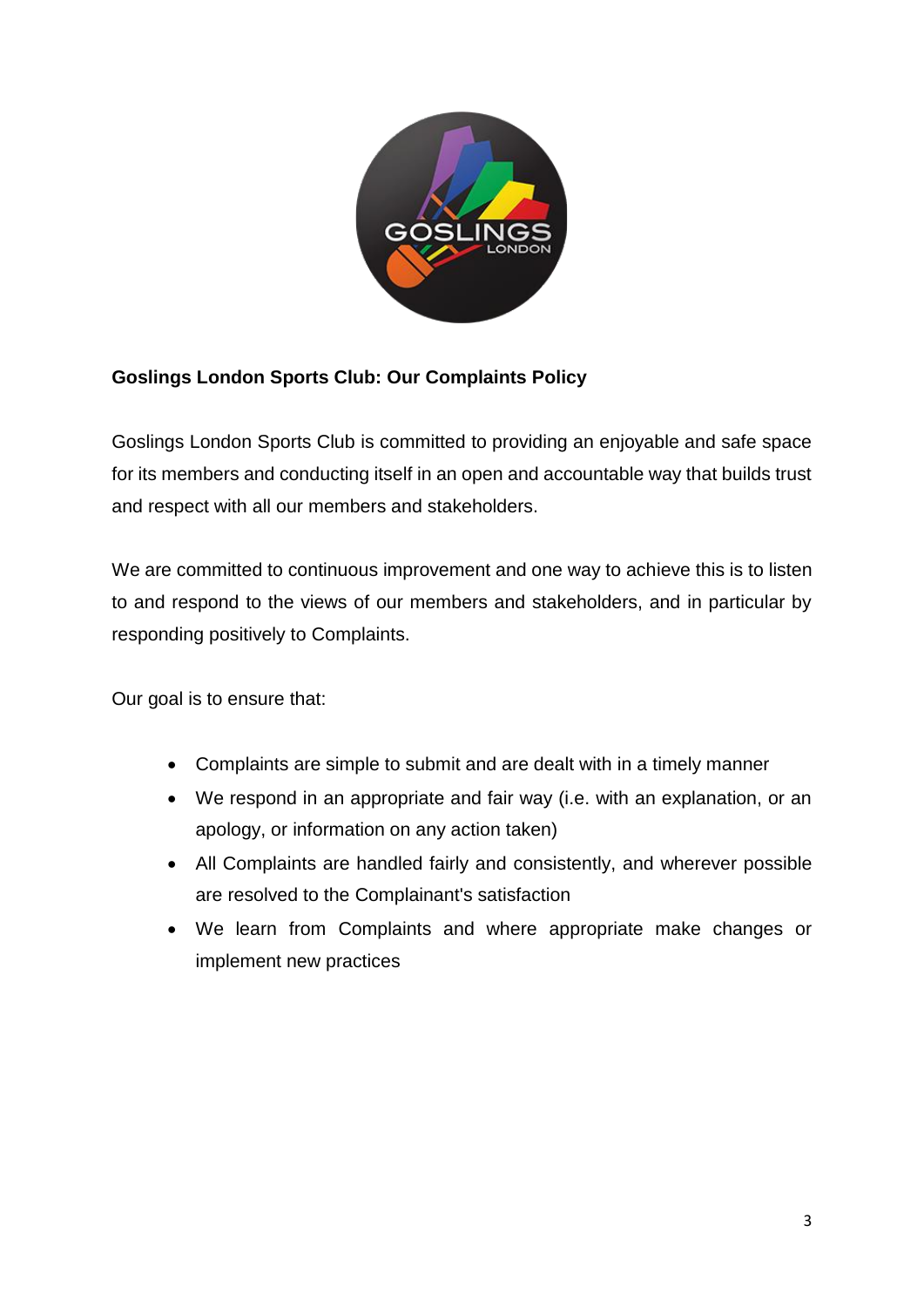**Steps to Resolving a Complaint:** In the first instance, we will encourage members to resolve any Complaints informally by talking with each other in order to allow each person involved to make amends. The Goslings Committee is available to facilitate this if required.

In the event that a resolution is not found informally, or if you do not want to discuss this informally for whatever reason, then a Complaint can be raised according to the steps below.

**Step 1:** You must write to the Goslings London Committee (committee@goslingslondon.com) and raise a Complaint. The Chairperson (or the Secretary) will appoint two members of the Committee to investigate the Complaint.

When writing your complaint, ensure you give as many details as possible. Please see the Complainant's Responsibilities section below.

The Chairperson will acknowledge your request and outline the steps that will be taken within 5 working days of receipt. They will provide a response, and if necessary a resolution, within 30 working days. If more time is required, you will be informed by the Chairperson.

**Step 2:** Should the Committee not hear from you within 10 days of receiving the outcome of the Complaint, we will assume the Complaint has been resolved and we will close the Complaint. However, if you are not satisfied with the outcome from Step 1, then you have the option of writing to the Chairperson, stating the reason why you are dissatisfied and whether you wish for the Complaint to be reinvestigated. You must do this within 10 working days of receiving the written response from Step 1.

Within another 10 working days, the Chairperson (or the Secretary) will inform you whether the conclusion from Step 1 stands, in which case the Complaint will be deemed to be resolved and will be closed. Otherwise, the Complaint will be reinvestigated.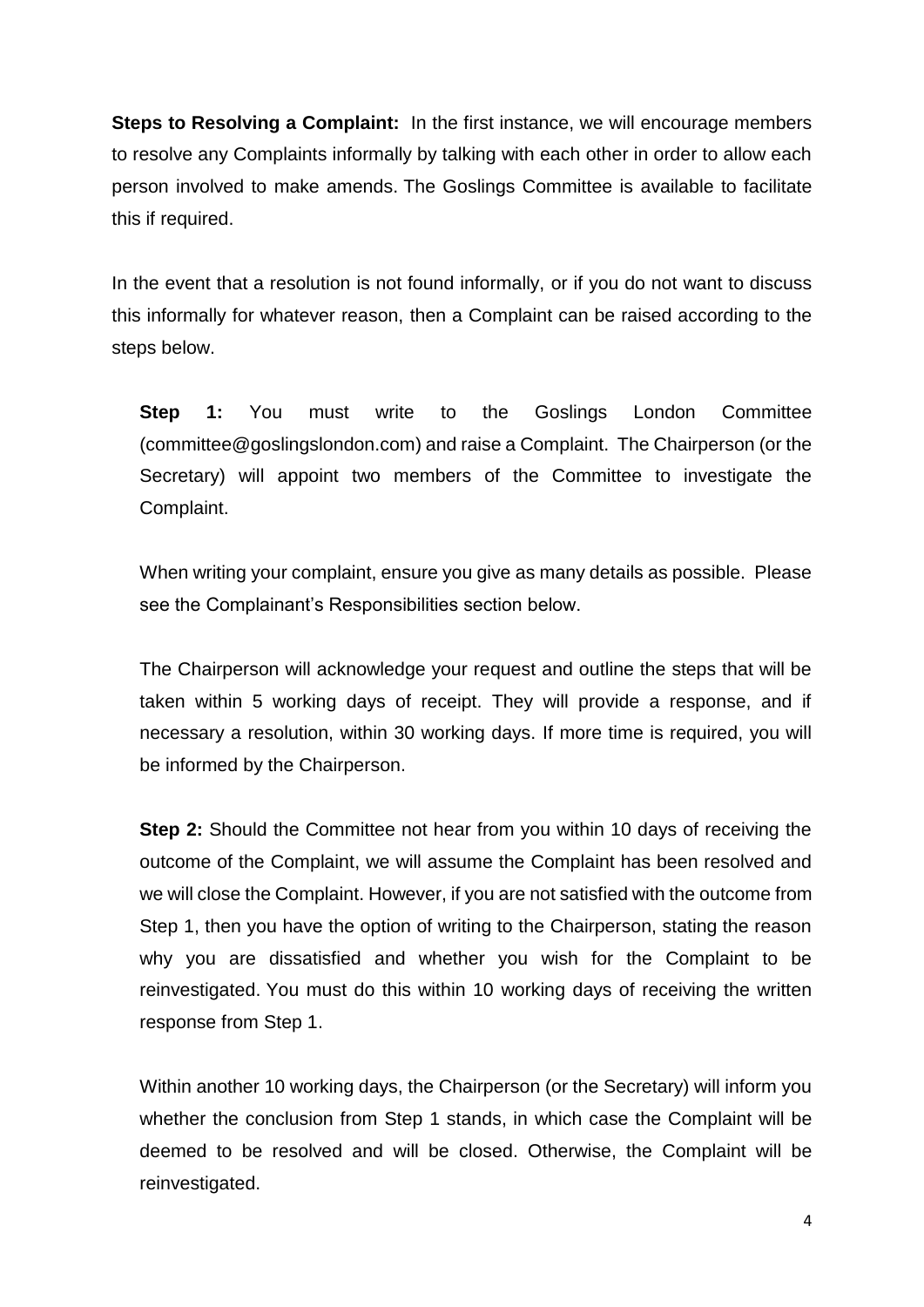If the decision is made to reinvestigate, the Chairperson (or the Secretary) will reinvestigate with one other person from the Committee (who will not be either of the Committee members who investigated the Complaint in Step 1). You can expect a response within 30 working days. If more time is required, you will be informed by the Chairperson. The Complaint will be deemed to be resolved and will be closed following the conclusion of this reinvestigation.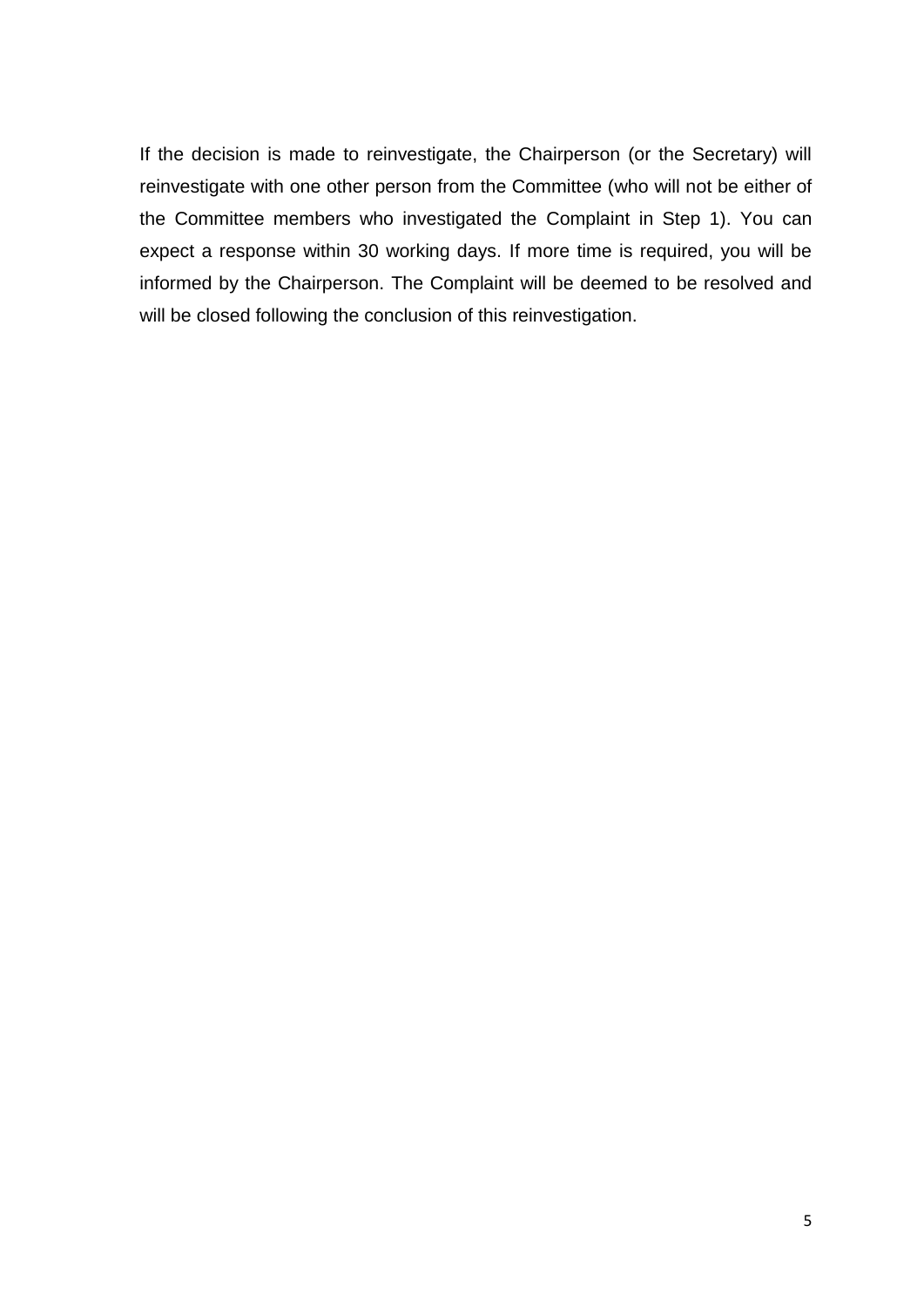**Definitions:** A Complaint is defined as "an expression of dissatisfaction that requires a formal response". The Complainant is defined as "the person who makes/made a Complaint".

**Responsibilities of Goslings London Committee**: the Committee will treat every Complaint and Complainant fairly, will conduct any investigation impartially in a sensitive manner, and will act where appropriate. Every attempt will be made to ensure that both the Complainant and Goslings London maintain confidentiality; where this is not possible, we will discuss this with the relevant party or parties involved. We will be open and honest with any Complainant and ensure the Complainant will not be disadvantaged or treated differently. Should the Committee feel they need to revoke an individual's membership or ban a member or visitor from admittance at the Club, they will follow sections within Article 3 of the Club's Constitution. Should any matter be deemed to be criminal, we will refer the matter to the police or advise the individuals concerned to do so.

**Responsibilities of the Complainant**: to bring their Complaint, in writing, to the attention of the Goslings Committee within 4 weeks of the issue arising and explain the problem as clearly and as fully as possible, including any action taken to date. In any Complaint, you must set out the full details of the Complaint, the consequences to you as a result, and the remedy you would like to see.

**Exceptions:** We are unable to deal with Complaints that are outside of the remit of Goslings London Sports Club. These include, but are not limited to, lost property, social events not organised by Goslings London, incidents that happen outside of formal tournaments or competitions and issues with sports centres and/or Badminton England rules, facilities and procedures.

**Timelines:** All timescales are indicative and you will be informed in writing if more time is required to respond to or resolve a Complaint.

**Conflicts of Interest:** If the Complaint involves the Chairperson then the Secretary will assume the Chairperson's responsibilities for that Complaint.